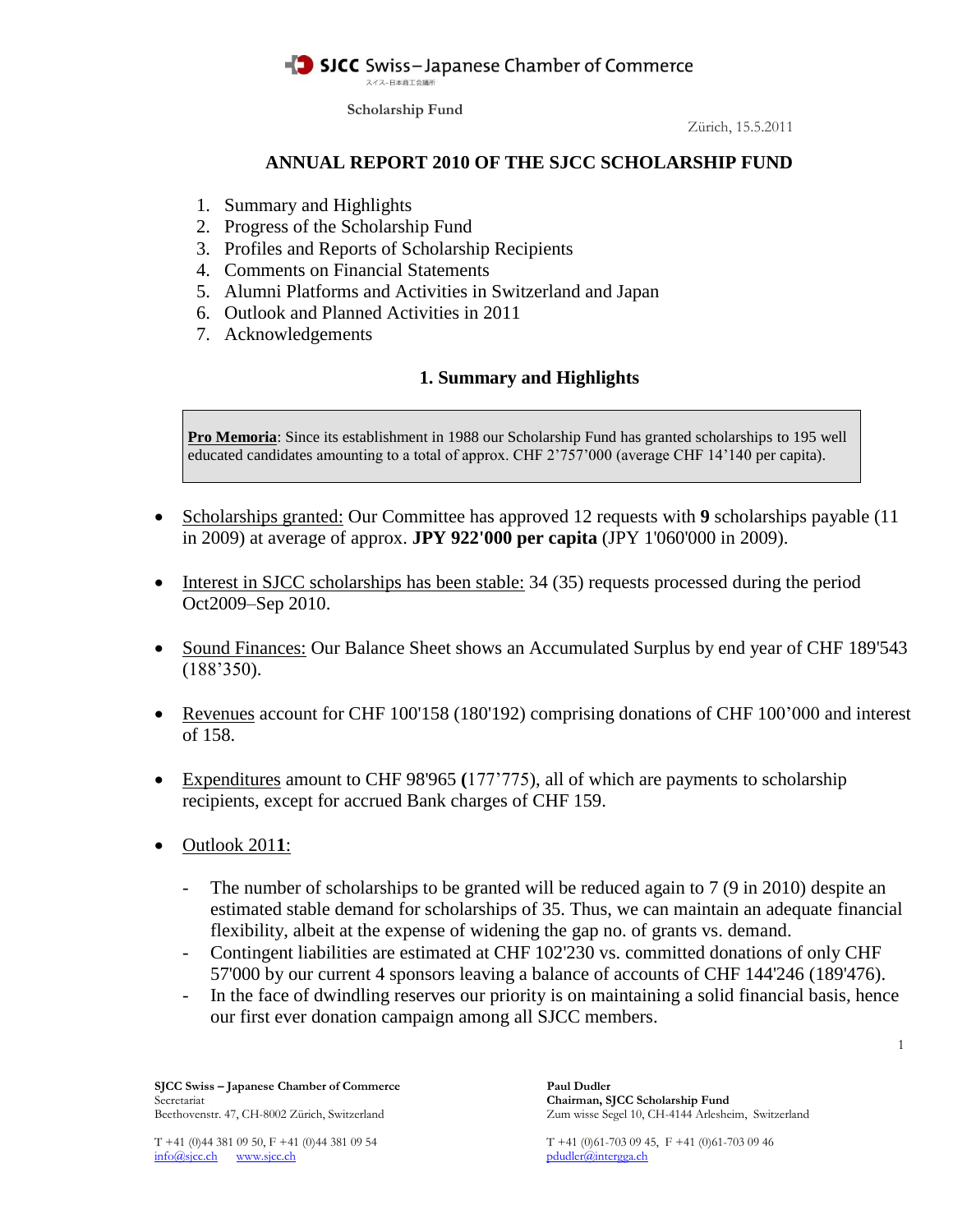スイスー日本商工会議所

**Scholarship Fund**

Zürich, 15.5.2011

## **2. Progress and Activities of our Scholarship Fund**

**Pro Memoria**: Our educational program in Japan focuses on encouraging and supporting young well educated residents of Switzerland in their efforts to acquire a thorough knowledge of Japan, its language and culture as well as its social, political and business practices. Our concept is largely, but not exclusively, oriented towards the needs of business. It requires from the scholarship recipients a Japan training commitment for at least one year comprising intensive study of Japanese and practical work experience as interns with local companies, both Japanese and international.

Out of 34 enquiries dealt with in 2010, 13 applications had been discussed at the Scholarship Committee level of the SJCC Board which had finally approved 12 candidates and 1 rejected of whom 1 without scholarship at candidate's request, 2 had later withdrawn . As a result **9 scholarships** were granted @ average JPY 922'000 (= CHF 10'060 vs. 13'400 in 2009) per capita.

A typical individual budget for the "Japan Year" amounts to JPY 2'800'000 – 3'000'000 (approx. CHF 32'200 – 34'500 @ an average rate of 1.15). Ideally, roughly 1/3 each of this budget is covered by our scholarship, by the compensation (if any!) from the internship and by the candidate's own resources.

In addition to receiving a scholarship commensurate with their own financial capabilities, scholarship recipients benefit from continued non-financial guidance and support, e.g. on finding accommodation, selecting a school and searching for an appropriate internship (difficult to find , as the educational concept of an internship is alien to the Japanese curriculum) etc.

| <b>International Companies</b>                       | Japanese Companies                                                                      |  |
|------------------------------------------------------|-----------------------------------------------------------------------------------------|--|
| - Astra Zeneca<br>- BMW Technology Office<br>- Bosch | - ABC Enterprises<br>- Bijutsu Daigaku, University of Art & Design<br>- Electronic Arts |  |
| - DKSH                                               | - Jtekt (ex Koyo Seiko)                                                                 |  |
| - Hilti<br>- Mercedes-Benz                           | - Mitsubishi Electric<br>- Mitutoyo                                                     |  |
| - Kaba                                               | - Nissan                                                                                |  |
| - Novartis                                           | - Optoelectronics Laboratory, Kyoto University                                          |  |
| - Reishauer                                          | - Riken Genomic Sciences Center                                                         |  |
| - Syngenta                                           | - STS Forum (Science & Technology in Society)                                           |  |
| - TüV Rheinland Group<br>- Zurich Insurance          | - Sunstar<br>- Tokyo Biolinks                                                           |  |
|                                                      |                                                                                         |  |

Companies in Japan which have offered internships more recently include:

**SJCC Swiss – Japanese Chamber of Commerce Paul Dudler** Secretariat **Chairman, SJCC Scholarship Fund**

Beethovenstr. 47, CH-8002 Zürich, Switzerland Zum wisse Segel 10, CH-4144 Arlesheim, Switzerland

info@sjcc.ch www.sjcc.ch pdudler@intergga.ch pdudler@intergga.ch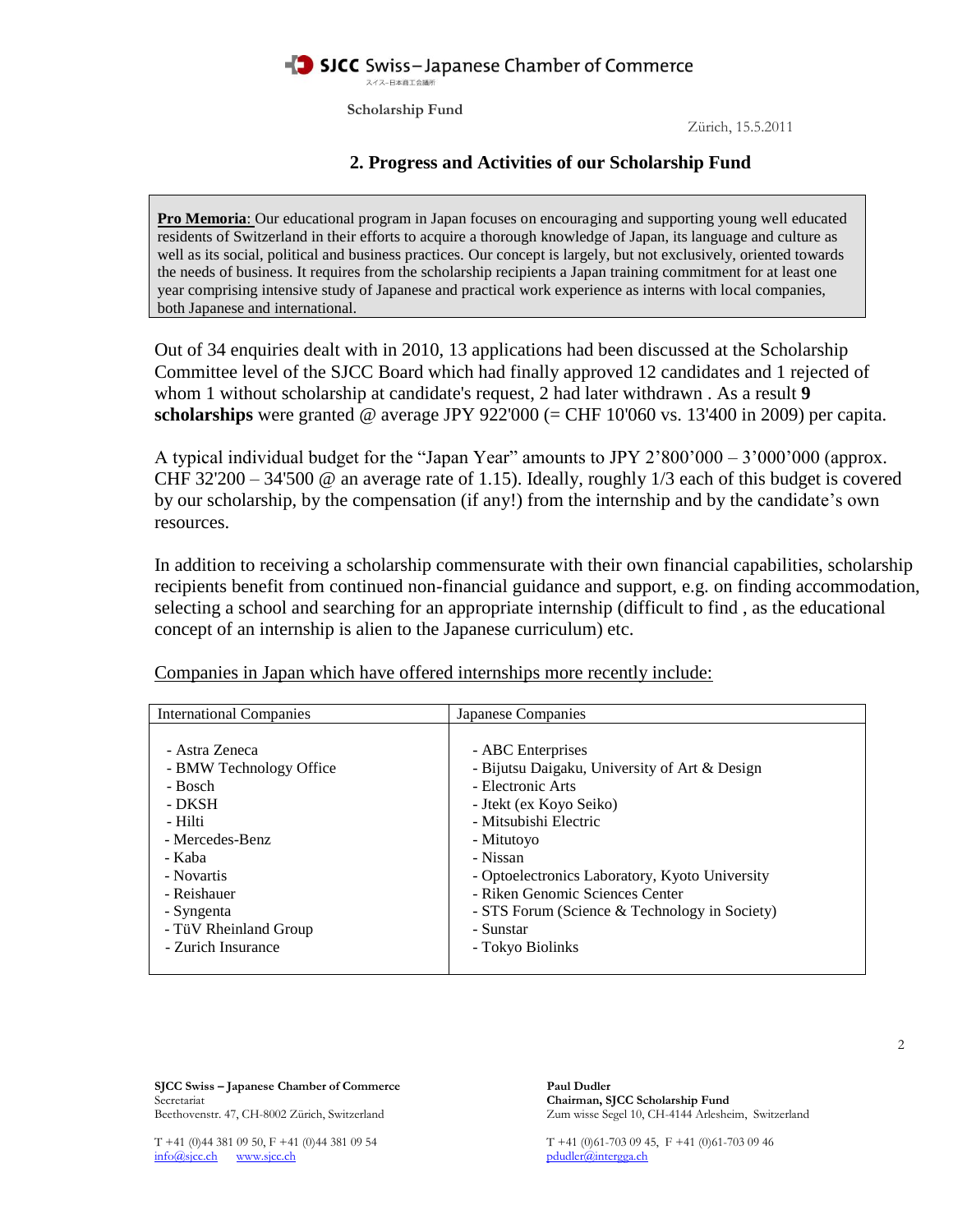スイスー日本商工会議所

**Scholarship Fund**

Zürich, 15.5.2011

# **3. Profiles and Reports of Scholarship Recipients**



- Female or male graduate from university or qualified professional with apprenticeship
- Age less than 35 years, resident of Switzerland
- Has already acquired good basic knowledge of spoken and written Japanese
- Highly motivated and committed to a "Japan Year" consisting of intensive language training and internship in a Japanese or international company
- Well balanced and positive personality with clear goals
- Displays an entrepreneurial spirit and risk tolerance

As in the past, the profiles of our scholarship recipients in 2010 reflect a broad spectrum of educational backgrounds:

- 8 with university degrees (1 student, 3 Bachelors, 4 Masters, 1 Doctorate): in the fields of Economy, Finance and Business Administration, Law, Engineering, Psychology and Sociology, Neurology;
- 2 with Commercial Apprenticeships (+ Berufsmatur): in Commerce & equivalent .

The prime motivations of most applicants are a fascination with and respect of Japan's culture, technological prowess, social and work customs as well as learning Japanese. In addition, an ambition to prove their capability to succeed in an alien work environment, to overcome actual or perceived barriers as well as to gaining more global perspectives – all supporting their ultimate purpose of establishing stepping stones for building a professional career as specialists and/or managers in future.

Approx. 190 scholarship recipients have so far succeeded in acquiring a solid Japan competence provided by our 1-year Japan Training Program – an asset for these ambitious young people but, likewise, for companies that employ them.

All scholarship recipients have to write mid-term and final reports as these usually provide good sources of information and inspiration for new candidates. Selected reports are being published (with the consent of their authors) on our website: [www.sjcc.ch/htm/reports.htm.](http://www.sjcc.ch/htm/reports.htm) As usual, I should like to share with the readers a few quotes from the most recent reports which re-enforce the "raison d'être" of our Scholarship Fund:

- Doran Deluz: (on learning Japanese): ". . . Learning a new language from scratch is like an odyssey in which you start as a young child, learn new material every day,

Chairman, SJCC Scholarship Fund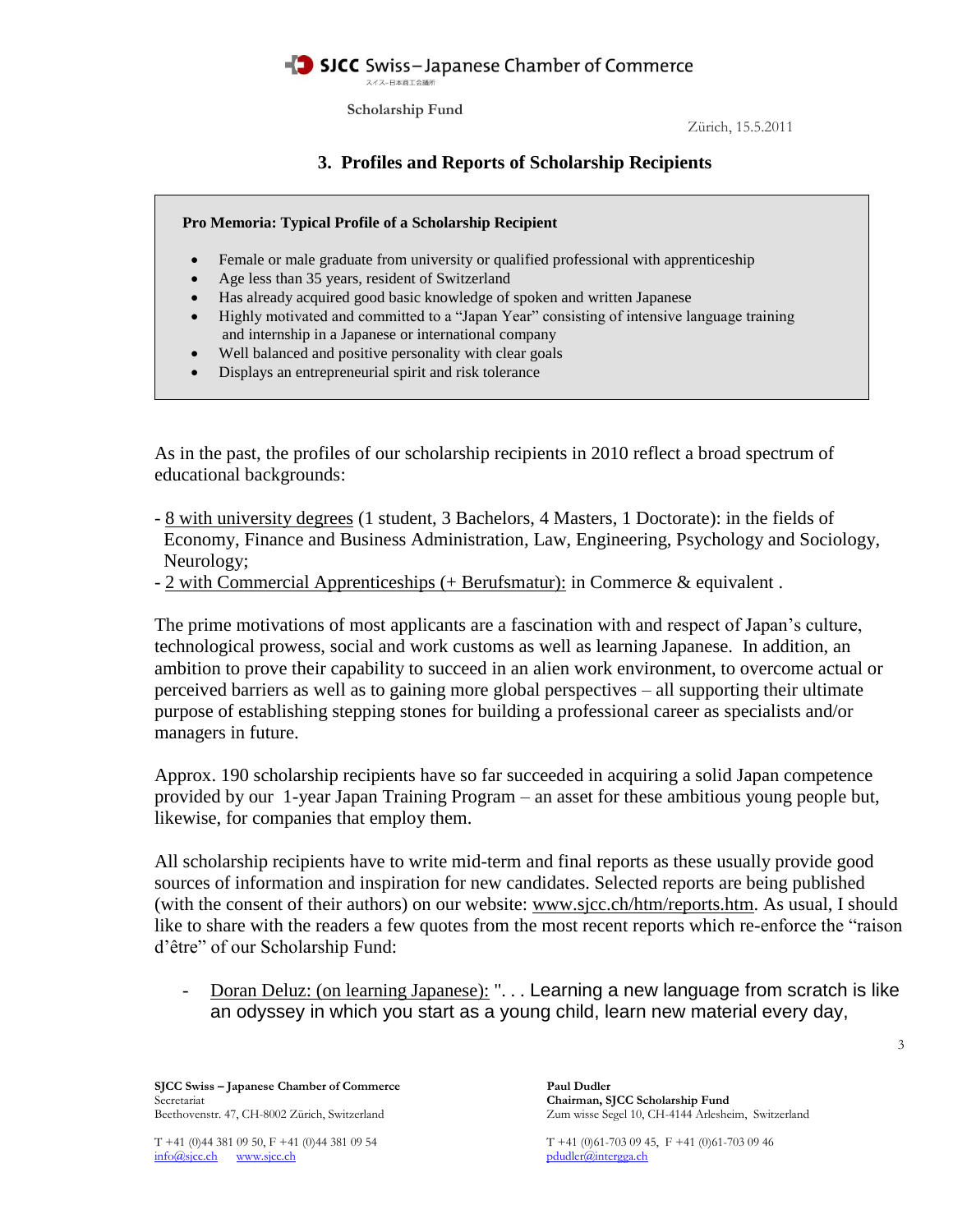スイスー日本商工会議所

**Scholarship Fund**

Zürich, 15.5.2011

discover beautiful things along the path, get in turn excited and depressed by your progress, and ultimately return as a changed person. And I think the Japanese language specifically carries this voyage/quest feeling, by being so different from our western languages and being so diversified, especially in its oral–written duality. . ."

- Ralph Schildknecht (Der Held vom Kôenji Bahnhof): ". . . Stark beeindruckt hat mich eine Nachrichtenmeldung Mitte Februar. Als eine angetrunkene Frau ungewollterweise vom Bahnsteg der Kôenji Station auf die Geleise fiel und dort regungslos liegen blieb, zeigte ein junger Mann grosse Zivilcourage und sprang selbst herunter auf die Gleise. Die Zeit reichte gerade um die Frau zwischen den Gleisen so zu positionieren, dass der annähernde Zug über die bewusstlose Frau hinwegrollen konnte.7 Als ich diese Nachricht im Fernsehen sah, war ich äusserst erleichtert. Ich hatte nämlich die Tokyoter als ein, die Eigeninitiative in der Menschenmasse einer Grossstadt versteckendes Volk, schon abgeschrieben. . ."
- Jaime Bestard (on finding a suitable internship with the STS Forum): "... The SJCC gave me not only a scholarship but professional networking opportunities that introduced me to the Japanese work environment . . ."
- Victoria Watts (on comparing Western with Japanese attitudes: Defeatism or Wisdom?) Report written before the Tohoku earthquake!: "Westerners are often surprised by the Japanese spirit of accepting the things as they are. I am still very impressed by the way they accept and endure hardship and uncomfortable situations. The western attitude is to change the things one does not like, to take one's fate into one's own hands and to be proactive. The Japanese ideal is to accept situations, focus on the positive aspects and not let people around one be affected by one's personal discomfort..."
- Aris Maroonian (Une année en Japon): "Cette expérience d'un an au Japon est merveilleuse et j'essaie d'en profiter au plus possible. Mon future professionnel n'étant pas encore défini, je ne sais pas encore si je poursuivrai ma vie au Japon ou si je débuterai une nouvelle aventure dans un nouveau pays du monde."

### **4. Comments on Financial Statements**

Copies of Financial Statements certified by Deloite AG will be available upon request after the AGM of the Chamber on May 25, 2011.

4.1. Balance Sheet 2010

**SJCC Swiss – Japanese Chamber of Commerce Paul Dudler** Secretariat **Chairman, SJCC Scholarship Fund**

Beethovenstr. 47, CH-8002 Zürich, Switzerland Zum wisse Segel 10, CH-4144 Arlesheim, Switzerland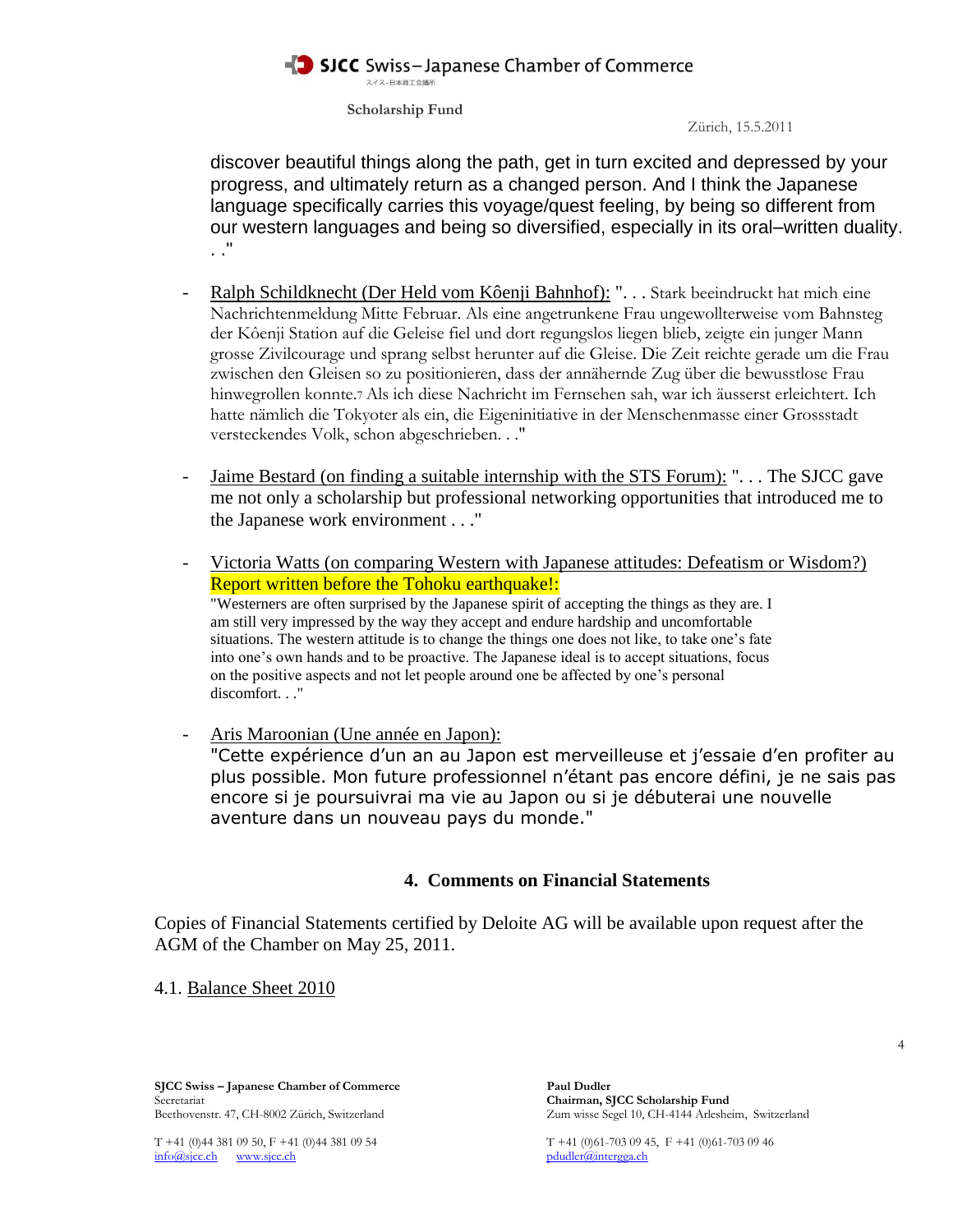スイスー日本商工会議所

**Scholarship Fund**

Zürich, 15.5.2011

 Our Finances are sound with an accumulated Surplus at end year of CHF 189'543 (188'350 in 2009) as a drastic reduction of revenues from donations to CHF 100'000 (180'000) have forced us to further lower scholarship payments.

#### 4.2. Statement of Revenue & Expenditure 2010

- Total Revenues have amounted to CHF100'158 (180'192), i.e. donations of 20'000 (40'000) from Martin Hilti Foundation , 20'000 (20'000) each from CSG, Bank Julius Bär, UBS and SJCC + CHF 158 interest income.

- Expenditure has totaled CHF 98'965 (177'885), i.e. scholarship payments\* of 98'806 + Bank charges of 159.

 \*Note: Payments mostly relate to scholarship recipients already approved in 2008/9! As always such payments were made in JYE at the average rate of CHF 1.20 for 100 Yen(1.23 in 2009).

#### 4.3. Contingent Liabilities 201**1**

 They consist of scholarship payments of CHF 63'130 already approved during 2009/10 but due only in  $2011$  + estimated payments of CHF 39'100 to as yet unknown scholarship recipients = Total Liabilities of CHF 102'230 vs. Donations of CHF 57'000 so far committed by sponsors. Thus, Accumulated Surplus Funds are expected to decline to CHF 144'246 (189'475 in 2010).

### **5. Alumni Platform and Activities in Switzerland and Japan**

| Pro Memoria: The Alumni Association – Building Social and Business Networks                                                                                                                                                                                                                                                                                                                                                                                            |                                                                            |  |
|------------------------------------------------------------------------------------------------------------------------------------------------------------------------------------------------------------------------------------------------------------------------------------------------------------------------------------------------------------------------------------------------------------------------------------------------------------------------|----------------------------------------------------------------------------|--|
| In Japan: Assisting newly arrived SJCC scholarship recipients in Japan, planning joint events<br>$\bullet$<br>In Switzerland: Platform of former scholarship recipients for sharing experiences and further<br>$\bullet$<br>developing knowledge about Japan<br>Contributing to SJCC activities and benefiting from its network<br>$\bullet$<br>Promoting friendship and kinship among members through educational and social events in both<br>$\bullet$<br>countries |                                                                            |  |
| Contact in Switzerland:                                                                                                                                                                                                                                                                                                                                                                                                                                                | Gregory Glanzmann, President (glanzmann@.co.jp)                            |  |
| Contact in Japan:                                                                                                                                                                                                                                                                                                                                                                                                                                                      | Dr. Felix Moesner, Member of the Alumni Board (felix moesner@eda.admin.ch) |  |
| Website:                                                                                                                                                                                                                                                                                                                                                                                                                                                               | www.sicc.ch/HTM/Alumni.htm                                                 |  |

**SJCC Swiss – Japanese Chamber of Commerce Paul Dudler**<br>Secretariat Chairman, S Beethovenstr. 47, CH-8002 Zürich, Switzerland Zum wisse Segel 10, CH-4144 Arlesheim, Switzerland

Chairman, SJCC Scholarship Fund

info@sjcc.ch www.sjcc.ch pdudler@intergga.ch pdudler@intergga.ch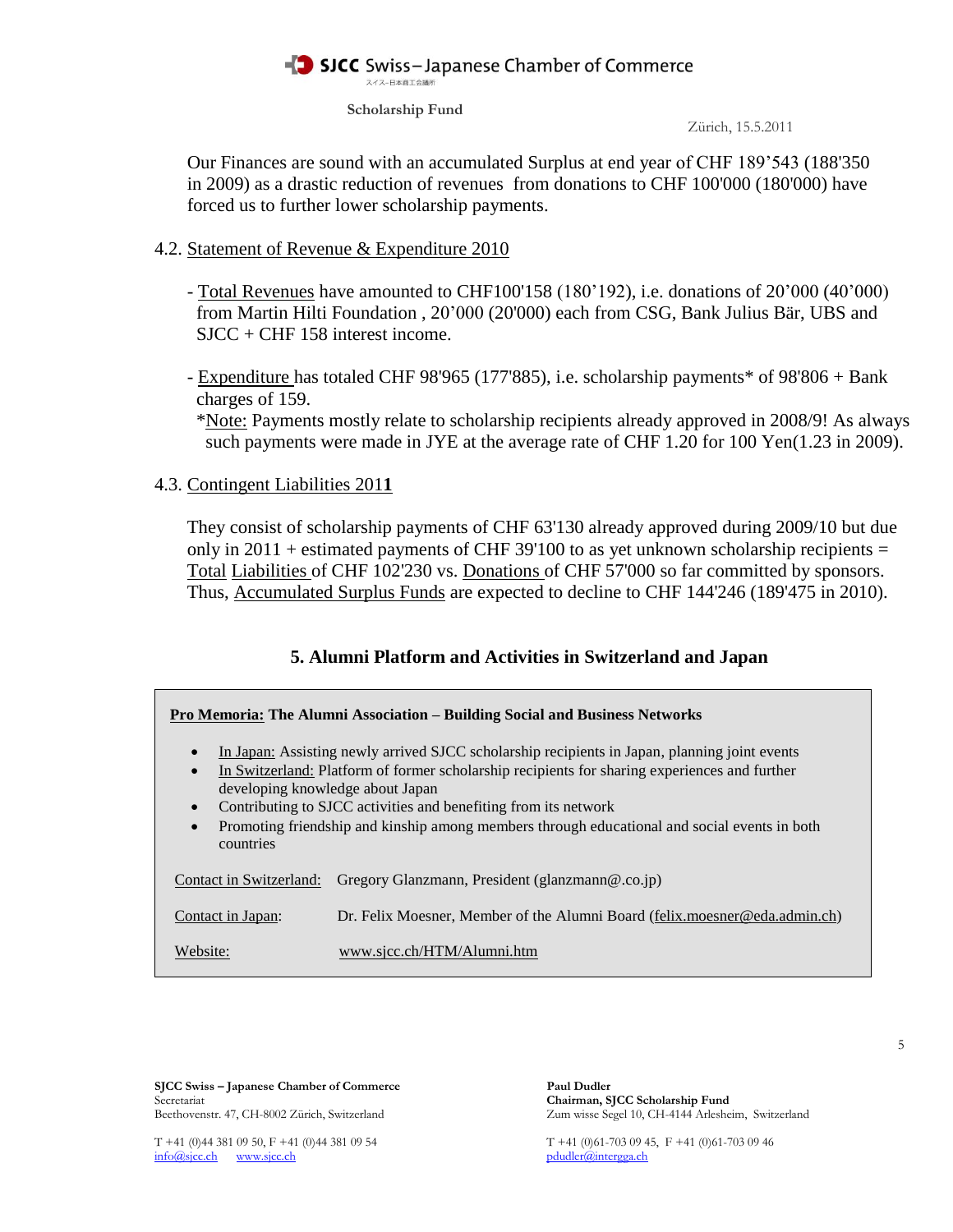スイスー日本商工会議所

**Scholarship Fund**

Zürich, 15.5.2011

In Mai 2009 Gregory Glanzmann (Scholarship Recipient 2007) has been elected President replacing Alex Renggli who has been appointed as Cultural and Communication Attaché at the Swiss Embassy in Tokyo. Concurrently, Gregory has since then been serving on the SJCC Board and its Executive Committee.

The Alumni Association in Switzerland presently has approx. 50 active members in Switzerland. Its Board has been intensifying activities such as e.g. a broadly attended workshop "Japan Gate" with focus on sharing their Japanese business and cultural experiences with university students et al. as well as Swiss companies interested in Japan. I also welcome the efforts of the Alumni Association to solicit donations for the SJCC Scholarship Fund among its members.

In Japan, another interesting project by Dr. Felix Moesner in Tokyo, heading the Alumni Association in Japan, has been the publication of an extensive Vademecum "Getting started in Tokyo" addressing the information needs of future scholarship recipients and others in preparing them for their "Japan Training Year". In other words, helping newcomers with tips on getting started and organized in Tokyo, from finding reasonably priced accommodation to solving visa problems (copy available on request).

### **6. Outlook and Planned Activities 2010**

Until the end of 2010 our Scholarship Fund has approved and supported close to 200 young and highly qualified university graduates and professionals to participate in the said 1-year educational program in Japan consisting of intensive Japanese study and an internship in a Japanese or foreign affiliated company. Thus, we have provided them with a unique opportunity to acquire a solid "Japan competence", including building a personal network both professional and personal.

In an effort to counter the drastic reductions of donations from previous and existing sponsors, we shall focus our efforts and resources on soliciting funds to be better prepared in meeting a constant demand for scholarships of some 35 qualified candidates p.a. In a first step, we shall appeal to all members of our Chamber to contribute to an initial fund raising campaign and make it a success.

> **Japan Competence – an Important Asset for Swiss Enterprises, Tourism and Cultural Institutions.**

SJCC and its Scholarship Fund will continue to make every effort to open our scholarship program to as many candidates as possible – not the least a modest but effective way to contribute towards further strengthening relations between Switzerland and Japan. Likewise, our Scholarship recipients – by selecting Japan for further study and working in the aftermath of the tragic Tohoku earthquake – will send strong signals of solidarity with and confidence in their host country.

**SJCC Swiss – Japanese Chamber of Commerce** Paul Dudler<br>Secretariat Chairman. S Secretariat **Chairman, SJCC Scholarship Fund**<br>Beethovenstr. 47, CH-8002 Zürich, Switzerland *Zum wisse Segel 10, CH-4144 Arleshe* 

Zum wisse Segel 10, CH-4144 Arlesheim, Switzerland